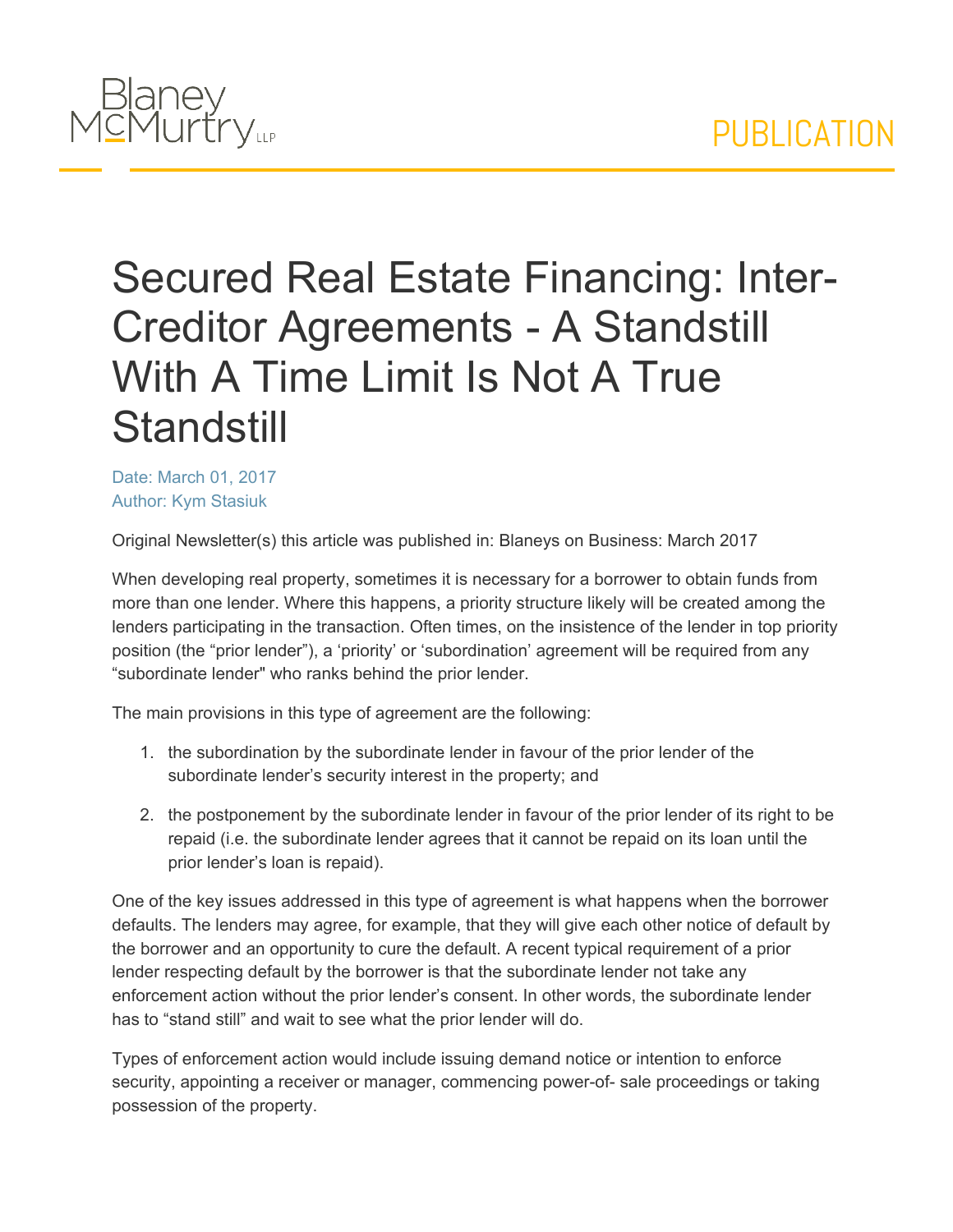From the prior lender's perspective, if the borrower is in default, the prior lender wishes to be in control and does not want the subordinate lender, or anyone else for that matter, to dictate what enforcement actions will be taken. The prior lender therefore requires a standstill agreement from the subordinate lender

The subordinate lender, on the other hand, may not want to wait for an indefinite period before being entitled to take some enforcement action. For example, if the prior lender were to do nothing for an extended period of time after default, this might prejudice the subordinate lender by reason of the accumulation of interest on both loans or other amounts that come due. So, sometimes the subordinate lender will request that a time limit be applied to the standstill provisions (e.g. 90 days). If there were a time limit in place, however, then the prior lender could potentially lose control of enforcement proceedings once the time was up. So, the standstill without a time limit (i.e. a "true" standstill) is not a position the prior lender should relinquish easily.

If necessary, one way for a prior lender to compromise in this type of situation is to include a provision along the following lines:

"If the prior lender fails to initiate any enforcement action within ninety (90) days after the delivery of a notice of default under the subordinate lender's security, the subordinate lender may take any and all such actions without the prior lender's consent provided that it gives prior written notice to the prior lender specifying the proposed enforcement action to be taken by the subordinate lender".

This language is different than language that simply states that the standstill period ends 90 days after default, which would entitle the subordinate lender to enforce on its security any time thereafter regardless of what, if any, enforcement action the prior lender had taken. Instead, under this proposed language, if the prior lender receives notice from the subordinate lender that there has been default under the subordinate lender's security (which, of course, would also amount to a default under the prior lender's security), then the prior lender can wait 89 days before commencing any enforcement. And, if the prior lender does commence enforcement within such 90 day period, then the subordinate lender must remain in standstill mode.

Whether or not any kind of compromise to the true standstill agreement is agreed to by the prior lender will depend on, among other things, the type of subordinate loan involved. Generally, the closer the subordinate loan is to "subordinated equity" (e.g. a loan from a borrower-related entity), the less likely it is that the prior lender should agree to any compromise.

Other issues addressed in the priority and standstill agreement may include the following:

- 1. How much of the prior lender's loan ranks ahead of the subordinate lender's loan?
- 2. Are there rights to cure defaults? i.e. can a lender cure a borrower's default under the other lender's loan?